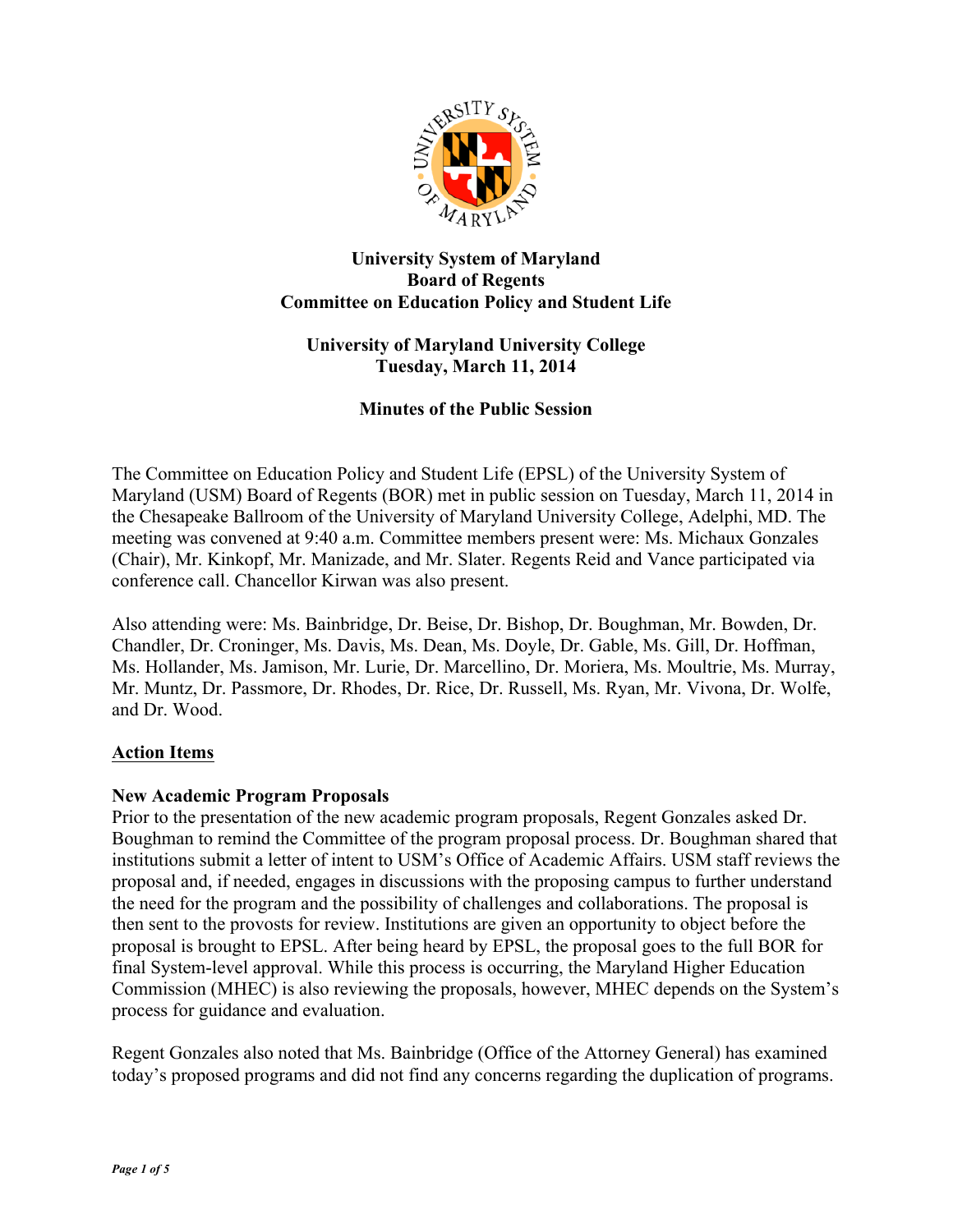#### **Frostburg State University: Master of Science in Nursing**

Drs. Rhodes, Gable, and Hoffman presented the proposal for Frostburg to offer the Masters in Nursing with Education Track. This program is in direct response to the national and statewide need to increase nursing faculty. Currently in Maryland, there are only four universities that offer the M.S. in Nursing with Education Track. The proposed program will be completely online and will include a focus on diverse populations to make students more culturally competent and better prepared. It is expected that the majority of students will enroll part-time. Additionally, if students in the RN to BSN program are interested in the MSN, curriculum overlap will accelerate their completion of the masters. When asked to describe the differences between the proposed program and a doctoral nursing program that was recently approved, the presenters noted that the doctoral program is a terminal degree that has less clinical focus and is generally held by nursing faculty at four-year colleges and universities. The proposed program, however, is more entrylevel, has a clinical focus, and is often held by nursing faculty at community colleges.

The Chancellor recommends that the Committee on Education Policy and Student Life recommend that the Board of Regents approve the proposal from Frostburg State University to offer the Master of Science in Nursing. The motion was moved by Regent Reid, seconded by Regent Kinkopf, and unanimously approved.

#### **UMCP: Master of Science in Accounting**

# **UMCP: Master of Science in Information Systems**

**UMCP: Master of Science in Marketing Analytics**

#### **UMCP: Master of Science in Supply Chain Management**

Drs. Beise, Russell, and Marcellino presented the proposals for the above programs. These four proposals are a continuation of a larger effort to disaggregate concentrations in the M.S. in Business. The separation of the concentrations will allow students to pursue more than one area of expertise if desired. Moreover, offering separate degrees with the word "Accounting", "Information Systems", "Marketing Analytics" or "Supply Chain Management" in the title on the diploma will better articulate graduates' credentials and make them more competitive in international markets where degrees, not concentrations, are more common. This reorganization of the M.S.in Business should not necessitate curricular changes.

The Chancellor recommends that the Committee on Education Policy and Student Life recommend that the Board of Regents approve the proposal from the University of Maryland, College Park to offer the Master of Science in Accounting, the Master of Science in Information Systems, the Master of Science in Marketing Analytics, and the Master of Science in Supply Chain Management. The motion was moved by Regent Manizade, seconded by Regent Kinkopf, and unanimously approved.

# **UMCP: Ph.D. in Teaching and Learning, Policy and Leadership**

Drs. Beise, Croninger, and Rice presented the proposal for the Ph.D. in Teaching and Learning, Policy and Leadership (TLPL). The TLPL department in the College of Education proposes to restructure its doctoral-level offerings by merging two existing degree programs, Curriculum and Instruction and Education Policy and Leadership. This streamlined program will allow for more collaborative curriculum planning and scheduling, while making better use of instructional resources and reducing the number of doctoral courses offered by eliminating overlap and duplication. This doctoral program is a research-based curriculum that is designed to prepare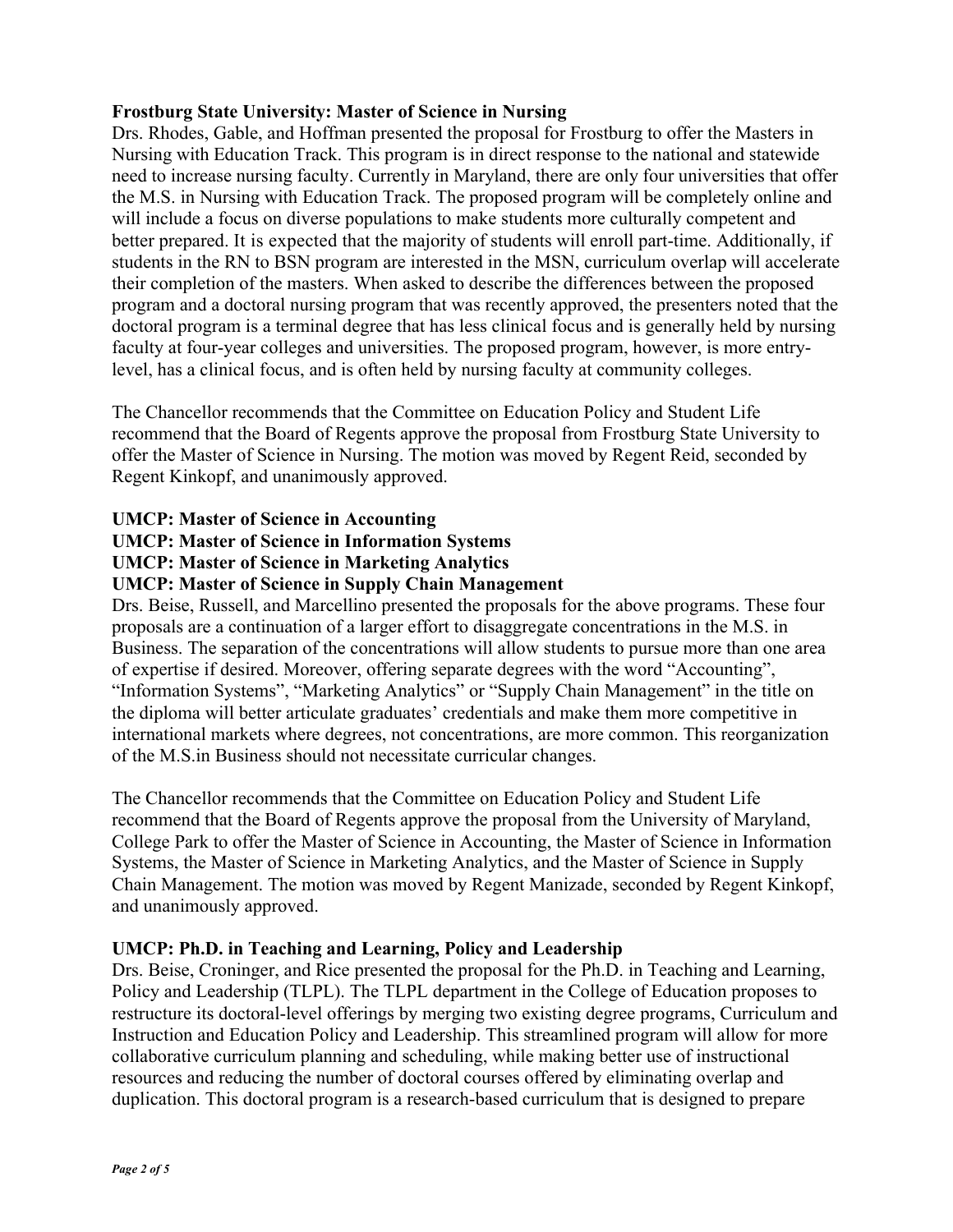scholars who will inform policy more broadly at the national level. UMCP hopes that the creation of this program will make way for the restructuring of their masters programs.

The Chancellor recommends that the Committee on Education Policy and Student Life recommend that the Board of Regents approve the proposal from the University of Maryland, College Park to offer the Ph.D. in Teaching and Learning, Policy and Leadership. The motion was moved by Regent Turner, seconded by Regent Slater, and unanimously approved.

#### **Information Items**

When looked at as a whole, the following three reports provide a useful overview of undergraduate enrollment within the USM, including the various pipelines that feed undergraduate enrollment, the academic profile of incoming first-time students (as measured by SAT scores), student success and persistence after enrollment, and bachelor degree attainment. Mr. Chad Muntz and Dr. Ben Passmore presented these reports.

# **SAT Percentile Distribution of First-Time Undergraduates**

This report presents central tendency data for the SAT scores at each USM institution as well as a context for interpreting those scores by comparing institutional SAT data with those at peer institutions. Highlights of the report include:

- In fall 2013, there was a decline in the number of freshmen reporting SAT scores. The decline is consistent with the current decreasing trend of new freshmen with SAT scores either because of alternative standardized test scores or admission policy exemptions.
- Most USM institutions experienced increases in the combined 25th and 75th percentile SAT scores between fall 2012 and fall 2013.
- For the fifth year, four institutions (Salisbury, Towson, UMBC, and UMCP) reported that at least three-quarters of their freshmen class (equivalent to 80% of all USM New Freshmen) had combined SAT scores greater than 1,000.
- Maryland's public high school students' average scores are insignificantly different than national averages but are below the Maryland private high school averages.
- Nationally, USM institutions are competitive with respective peer institutions on the 25th and 75th percentiles of math and reading scores.

**Retention and Graduation Rates of First-Time Full-Time Degree Seeking Undergraduates** This report examines the level of academic success—as measured by retention and graduation rates—achieved by first-time, full-time students at USM institutions. Key trends in student enrollment and success are broken out and analyzed at both the institutional and System-wide level. Highlights include:

- The second-year retention rate of USM freshmen (at institution of initial entry) held at 84% for the fall 2012 cohort. However, there is variation in second-year retention rates across institutions. Institutions with increased second-year retention rates from last year include Frostburg, Towson, UMBC, and UMCP.
- The six-year graduation rate for the most recent graduating cohort, the fall 2007 cohort, increased two percentage points (to 62%) at the "Institution of Initial Entry," and also increased one percentage point (to 66%) if the definition is expanded to include graduating "Anywhere within the USM" (compared to the national standard of 55%).
	- o The overall six-year graduation rate of 66% masks significant differences between student populations. For instance, while the six-year graduation rate increased for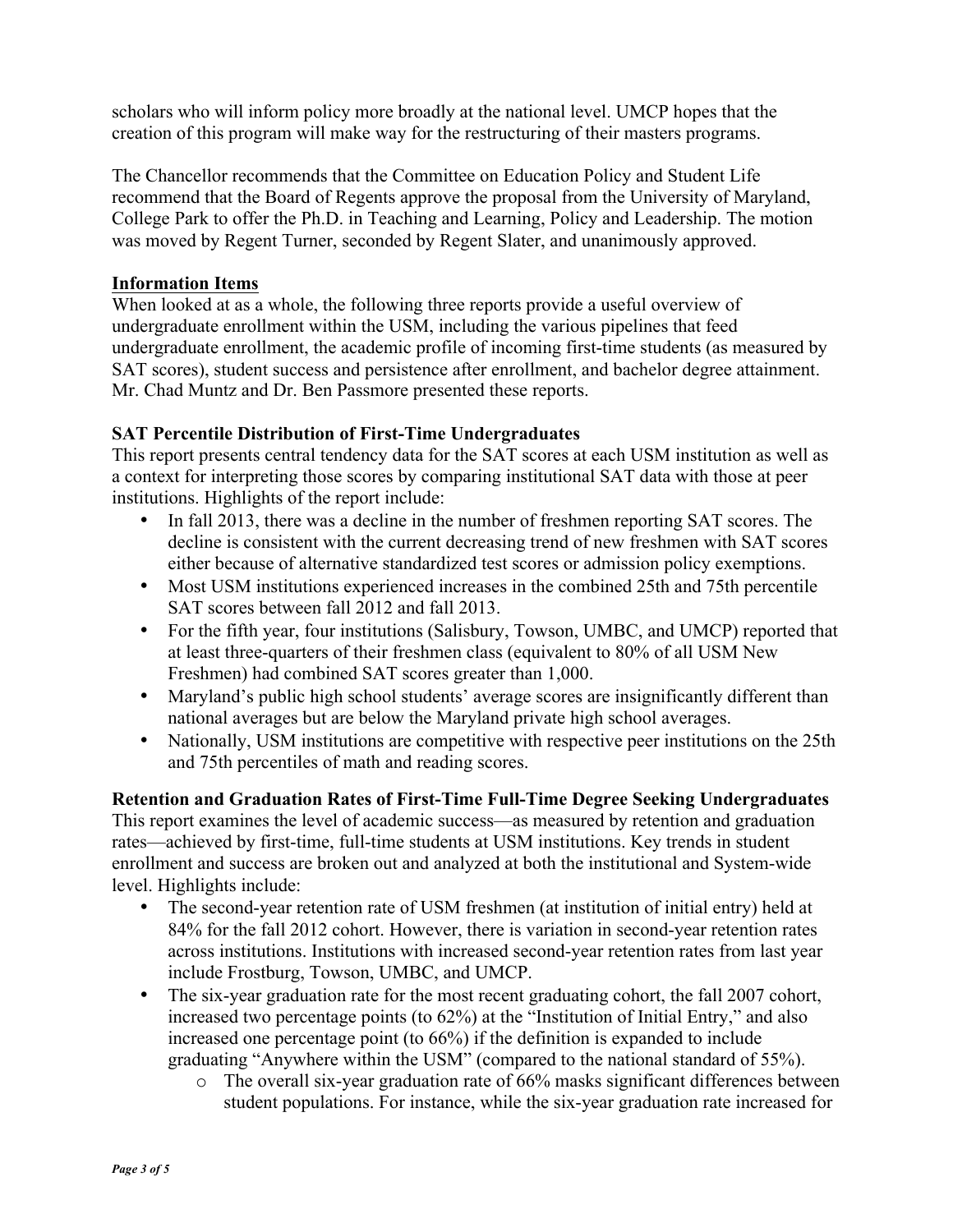all first-time, full-time USM student populations, it decreased for Pell Grant recipients  $(-1\%)$ , and increased  $(+5\%)$  for first-time, full-time Hispanic students (rising to 70%). For first-time, full-time African-American students graduating from any USM institution, the six-year graduation rate increased by one percentage point to 47%.

o The rates also varied by institution. Institutions that increased six-year graduation rates at the institution of initial entry (comparing fall 2007 cohort to fall 2006 cohort) include Frostburg, UMBC, UMCP, and UMES.

The success of first-time, full-time students significantly impacts USM's degree attainment goals. Continued improvements in this group's level of success, such as by closing achievement gaps, will be critical if the USM is to achieve the level of degree production necessary for Maryland to meet its 55% degree attainment goal.

# **Transfer Students to the USM: Patterns of Enrollment and Success**

This report examines progress within this important pipeline for enrollment growth. Institutional enrollment and success trends among the transfer population are analyzed and displayed.

# **Highlights:**

- 21,889 students transferred to a USM institution in FY 2013 (up 3% over the prior fiscal year and 8% over the past five years). Approximately 54% (11,882) of those transfers came from a Maryland community college.
- Over the past five years, the number of Maryland community college students transferring to a USM institution has increased by nearly 25%.
- While six of Maryland's 16 public community colleges, all within the Baltimore-DC corridor, supplied 68% of the community college transfers entering a USM institution in FY 2013, the most rapid growth in the number of transfers to a USM institution is occurring at community colleges outside the Baltimore-DC corridor (Frederick, Cecil, Harford, Carroll, Chesapeake, and Southern Maryland).
- 52% of the FY 2010 cohort of MD community college transfers to USM graduated within four years of transferring (regardless of whether they attended full-time or part-time). When this four-year graduation rate is pared down to Maryland community college transfers who attended full-time, it increases to 66%. This is a rate of success equal to the USM's system-wide average for all full-time, first-time new freshmen.
- The 4-year graduation rates for students who started in fall 2009 were 76% for Hagerstown and 75% for Shady Grove, surpassing the success rates of full-time transfers to USM institutions overall.

# **USM Enrollment Projections: 2014-2023**

The USM enrollment projections for the period of 2014 through 2023 indicate a significant shift. The projections reflect the reality of declining numbers of high school graduates in Maryland through the mid‐2010s, and the poor prospects for generalized enrollment funding for the immediate future. Long-term growth is expected to continue with growth of around 18,000 students to more than 171,000 by 2023. However, in the short term, enrollment is expected to fall overall for the next 2 years. Overall enrollment from Fall 2013 to Fall 2014 is expected to decline by 1%, with UMUC driving that decline. 2014 FTE enrollment levels will decline below current levels and are not expected to return to the current level until FY 2019. This is the first